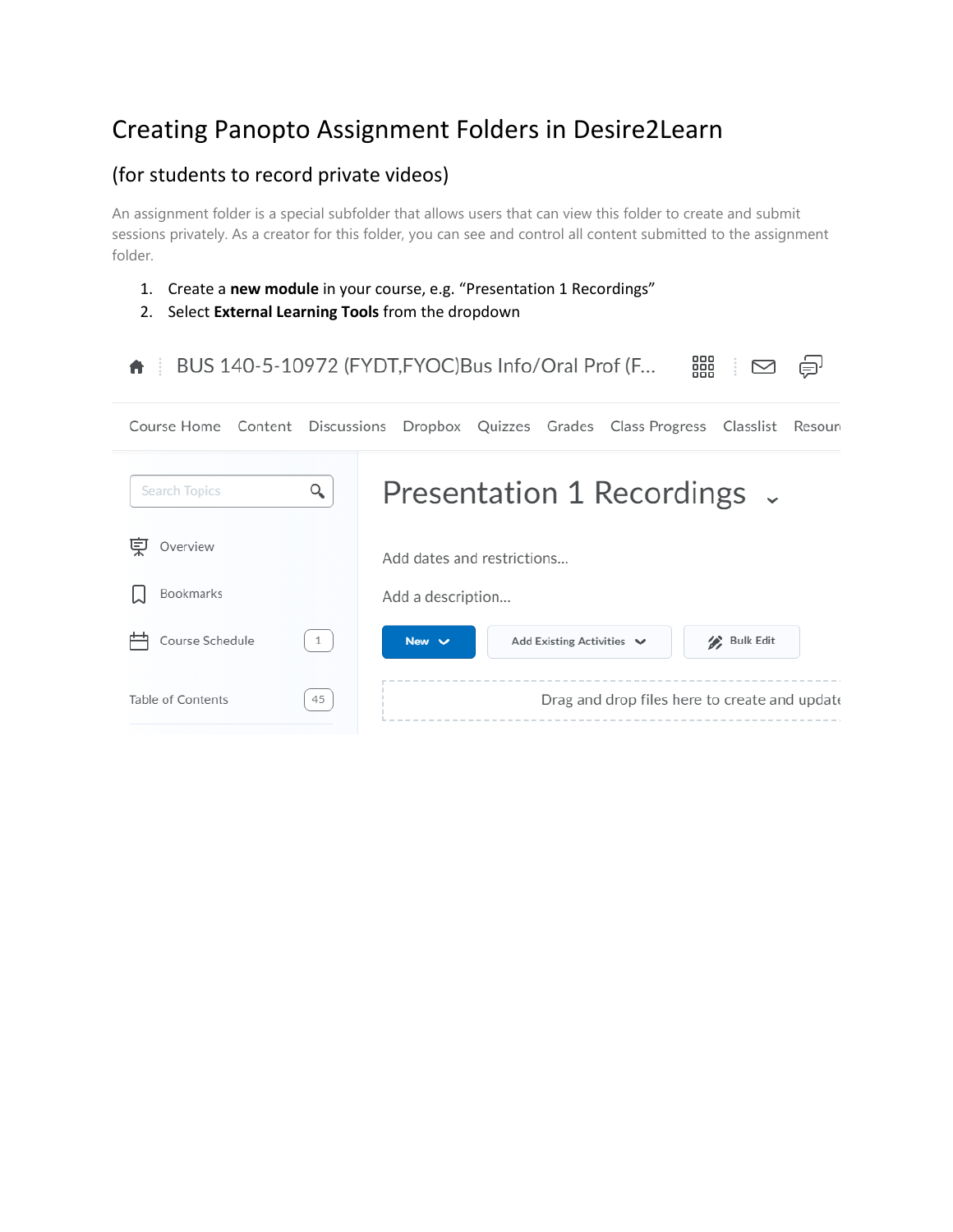|                                             | BUS 140-5-10972 (FYDT,FYOC)Bus Info/Oral Prof (F 闘 □ □ □ | $\triangle$<br>Bri<br><b>BS</b> |
|---------------------------------------------|----------------------------------------------------------|---------------------------------|
| ie Home Co                                  | <b>Add Activity</b>                                      | $\times$                        |
|                                             | $\checkmark$                                             |                                 |
| ch Topics                                   |                                                          | $\alpha$                        |
| <b>Verview</b>                              | LTI Link $\triangle$                                     | LTI Advantage Deployment        |
| ookmarks                                    | Bookstore - Follett Discover to access course materials  |                                 |
| ourse Schedule                              | Link2Zoom                                                |                                 |
|                                             | LockDown Browser Dashboard                               |                                 |
| of Contents                                 | <b>Panopto Recordings</b>                                |                                 |
| /ITLab<br><b>IPORTANT)</b>                  | $/1$ ><br>200 per page $\sim$<br>∢<br>$\mathbf{1}$       |                                 |
| eekly Schedule,<br>signments & Du<br>$\tau$ | <b>Create New LTI Link</b>                               | Manage External Learning Tools  |

### 3. Choose the **Panopto Recordings** external learning tool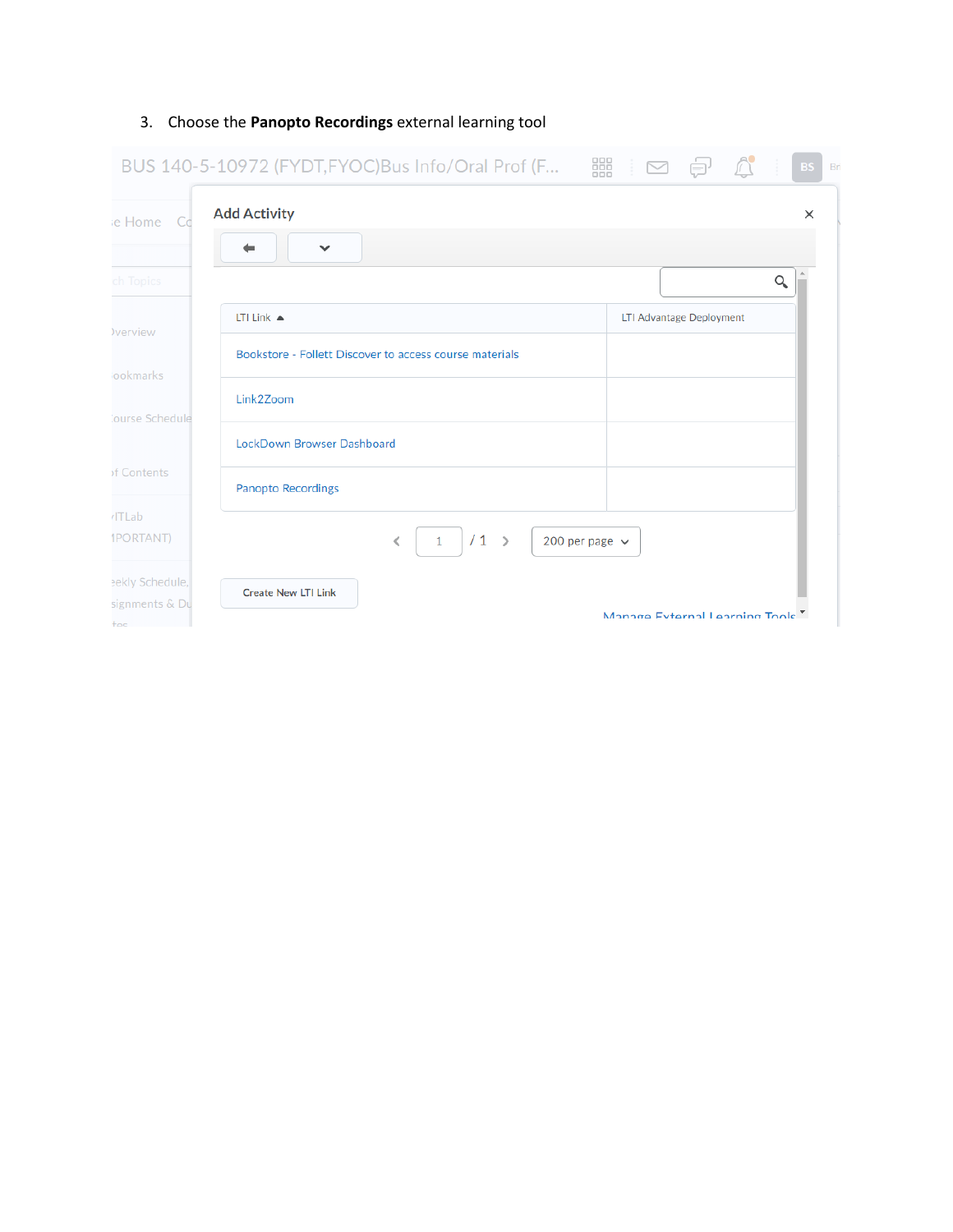#### 4. Click on the newly created **Panopto Recordings** link

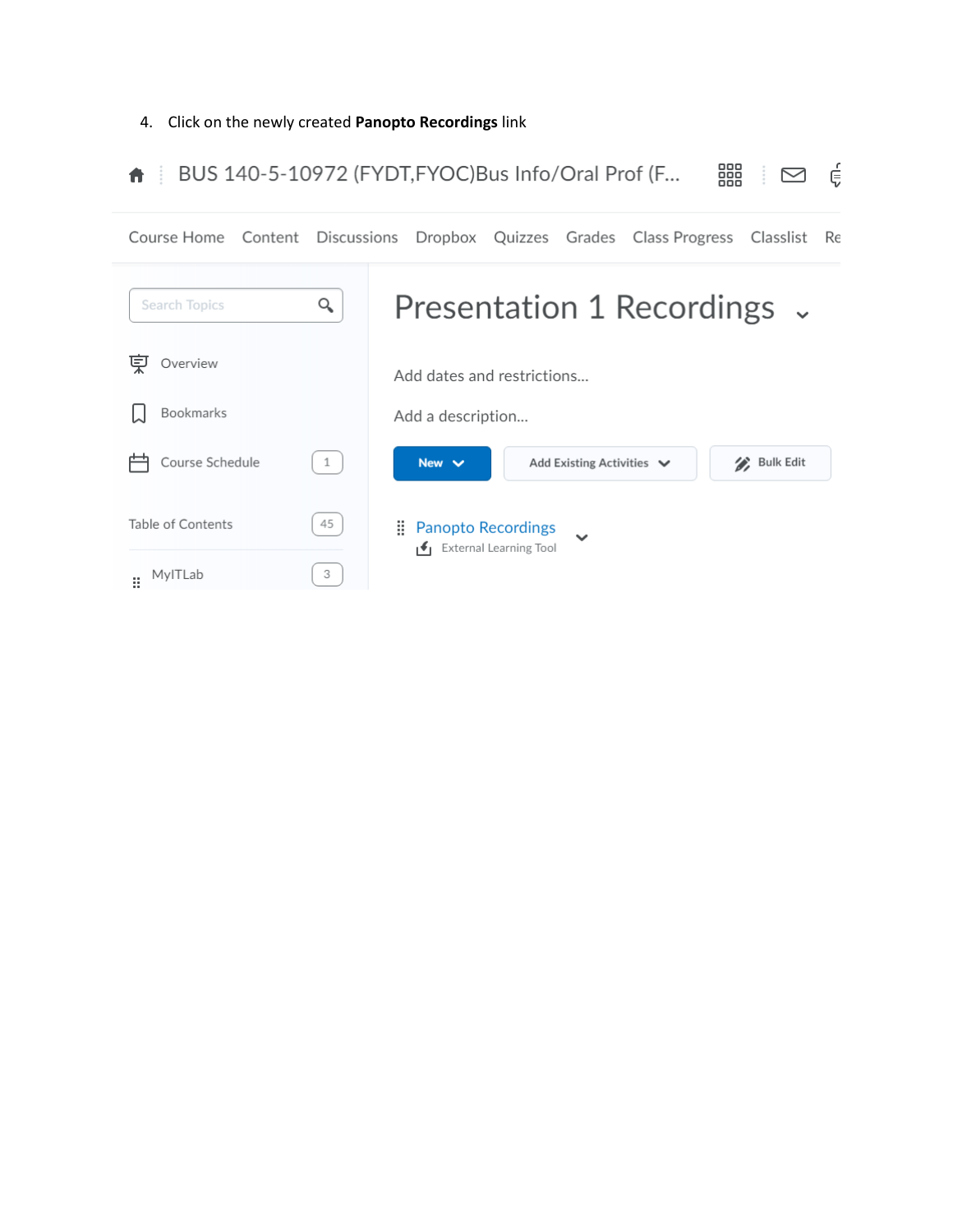5. You should see a folder with the name of the section of the course. To the right of that folder, click the **gear icon**.

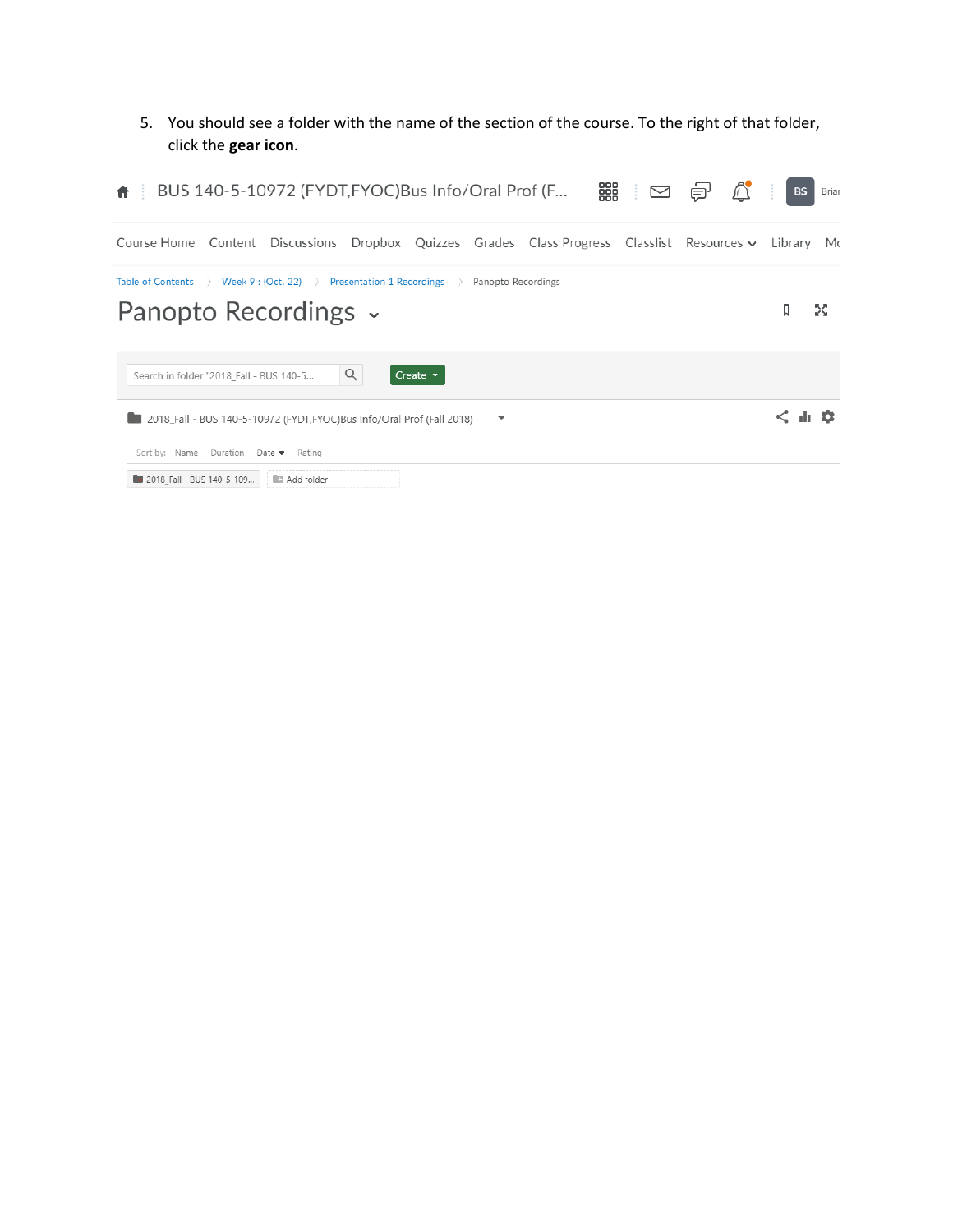

### Assignment Folder

### 2018\_Fall - BUS 140-5-10972 (FYDT,FYOC)Bus Info/Oral Prof (Fall 2018) [assignments]

An assignment folder is a special subfolder that allows users that can view this folder to create and submit sessions privately. As a creator for this folder, you can see and control all content submitted to the assignment folder.

#### !! DO NOT CLICK CLOSE !!

Instead, click the X in the upper right-hand corner.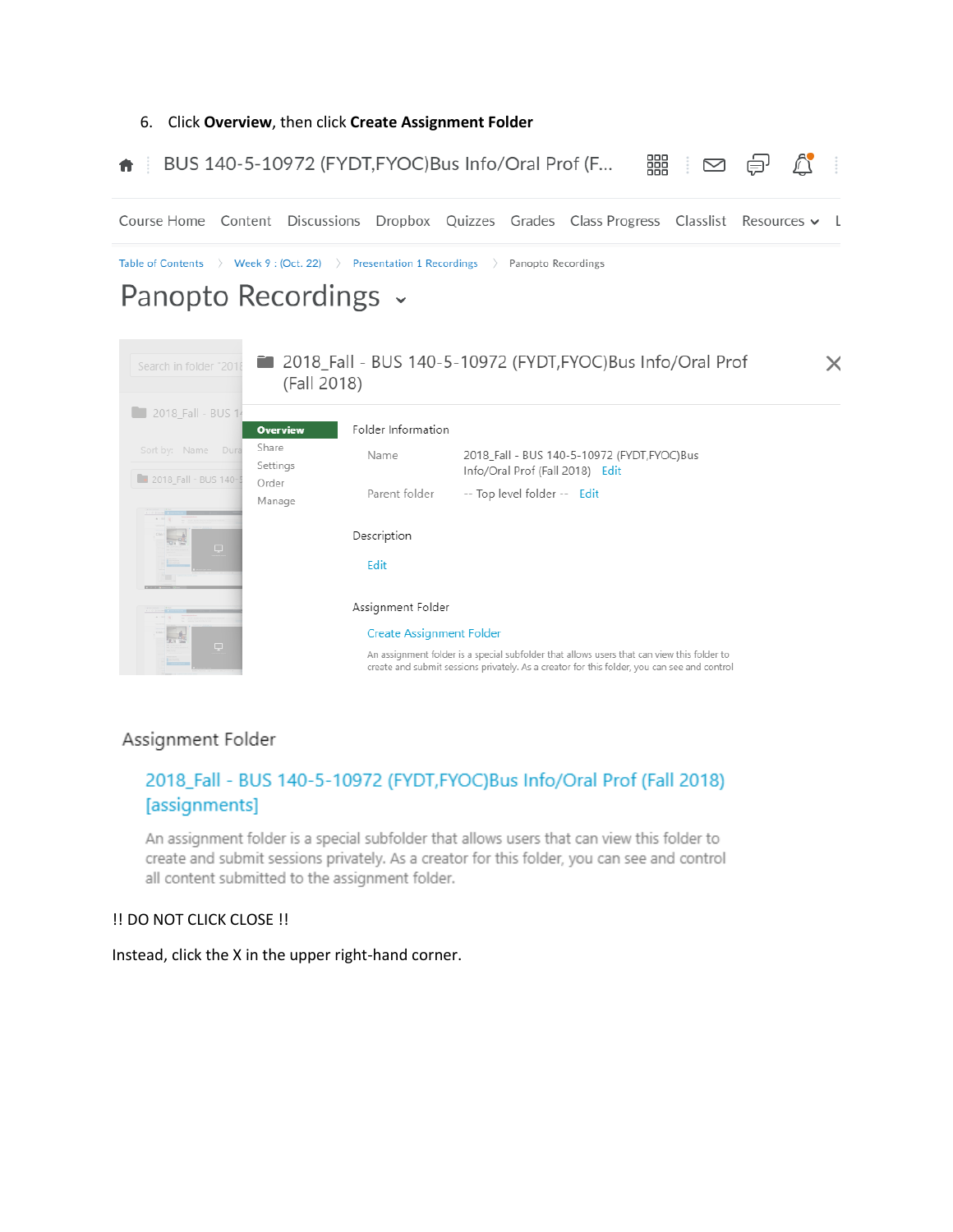At this point, students will see the following when they go to the module and the Panopto recordings. Instruct them to click the drop down next to the folder with the course name.

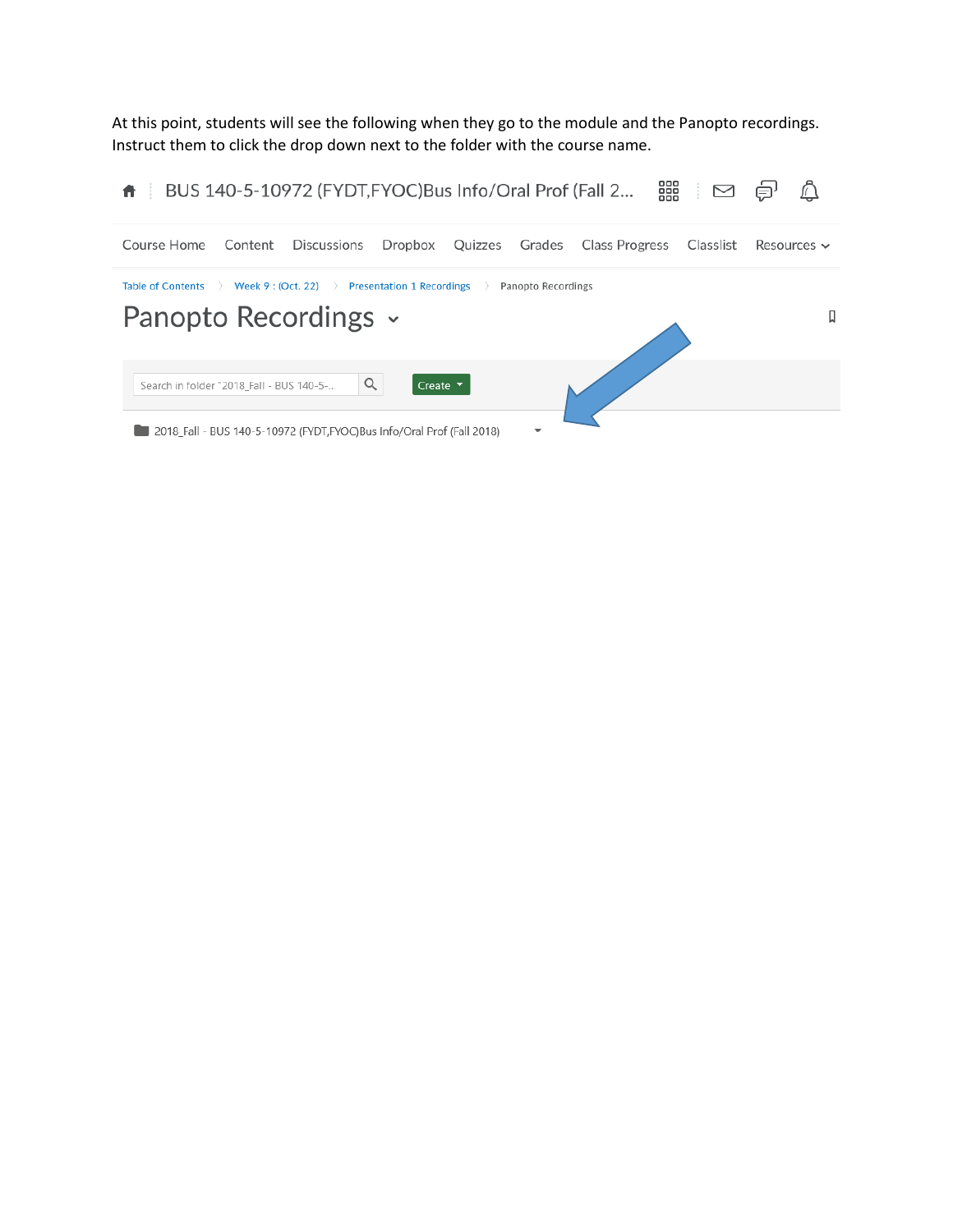After they click the dropdown, they will see a subfolder with the folder name and [Assignments] appended to it. If they choose that folder, they will have access to record to that folder by clicking **Create** and then **Record New Session**.



This folder contains no videos.